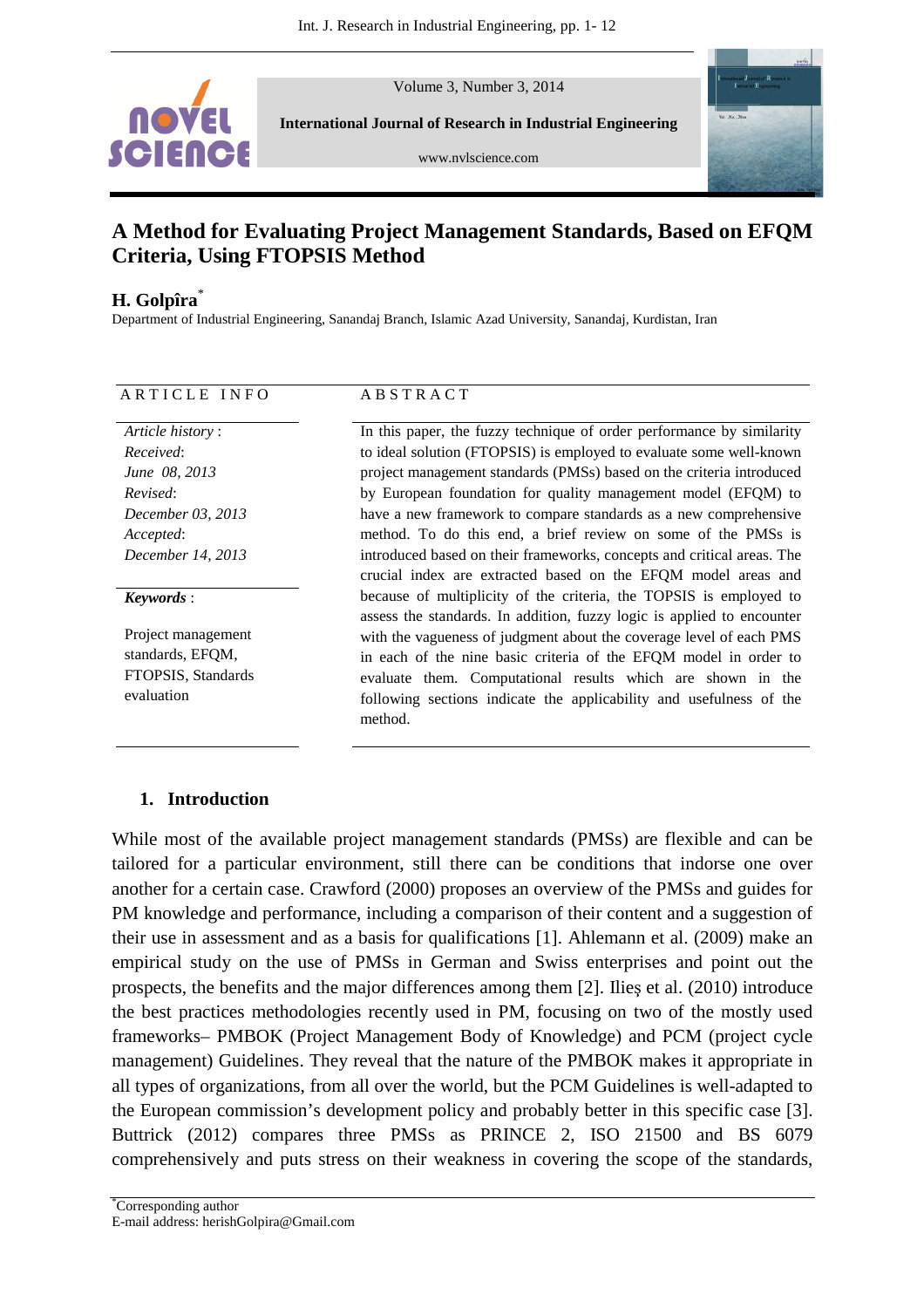fully [4]. In addition, there have been numerous efforts to map the structures of some of these standards to each other, but there is no comprehensive contribution to compare them efficiently in previous researches. Moreover, Ahlemann et al. (2009) present that establishing consistent communication in a project and better process quality leads it to be better done [2]. Bayo-Moriones et al. (2011) demonstrate that assessments based on the European foundation for quality management model (EFQM) are gaining ground in improvement processes [5].

While PMSs are in different categories, the main purpose of this paper is to explore the coverage level of each PMS in each of the nine basic criteria of the EFQM model. Furthermore, a new framework to evaluate the related standards based on the EFQM model is introduced. To do this end, the basis of the PMSs and EFQM model are carried out from literature.

The paper contributes to the recent literature in several ways. First, it provides a good survey in the field of PMSs. Secondly, so far as we know; this is the first paper to reflect the comparative evaluating of the PMSs and makes a new framework available to assess the related comparable standards based on fuzzy logic and EFQM model. Finally, the coverage level of the standards could make the organizations able to have a better decision making related to their condition and level of performance in each of the basic criteria of the EFQM model which make the decision to be more reliable and organizational process oriented.

In the paper the EFQM framework and evaluating area and criteria are employed for evaluating 13 well-known PMSs to have an effective assessment of them to make a comprehensive comparison among them. In this way, the fuzzy technique of order performance by similarity to ideal solution (FTOPSIS) is used to work with vagueness of judgment about the coverage level of each PMS in each of the nine basic criteria of the EFQM model and evaluate them. The paper is structured as follows. The following section introduces the proposed method after a brief study on the project management standards, section 3 sets out and discusses the results achieved in the model and section 4 makes the conclusion, discusses the method limitations and proposes some future researches potentials.

## **2. The principal of the method**

## **2.1.Project management standards**

Standardization of PM frameworks began in 1980 and continued in USA, Britannia, Japan, Australia, South Africa, New Zealand, China and India. Table 1 illustrates 13 well-known PMSs and their basic properties and the following paragraphs introduce them, briefly. It is noteworthy that the mentioned years in Table 1 demonstrate the establishing date of each PMS.

| Table 1. Project management standards |      |                                                                               |                                                                     |                           |  |  |  |  |
|---------------------------------------|------|-------------------------------------------------------------------------------|---------------------------------------------------------------------|---------------------------|--|--|--|--|
|                                       | Date | Standard name                                                                 | Utilization                                                         | Standard category         |  |  |  |  |
|                                       | 1987 | <b>PMBOK: Project Management</b><br>Body of Knowledge [6]                     | <b>Project Management</b><br>Institute (PMI), USA,<br>International | General management skills |  |  |  |  |
|                                       | 1988 | <b>APMBOK:</b> Association for<br>Project Management Body of<br>Knowledge [1] | United Kingdom, National                                            | General management skills |  |  |  |  |

Table 1: Project management standards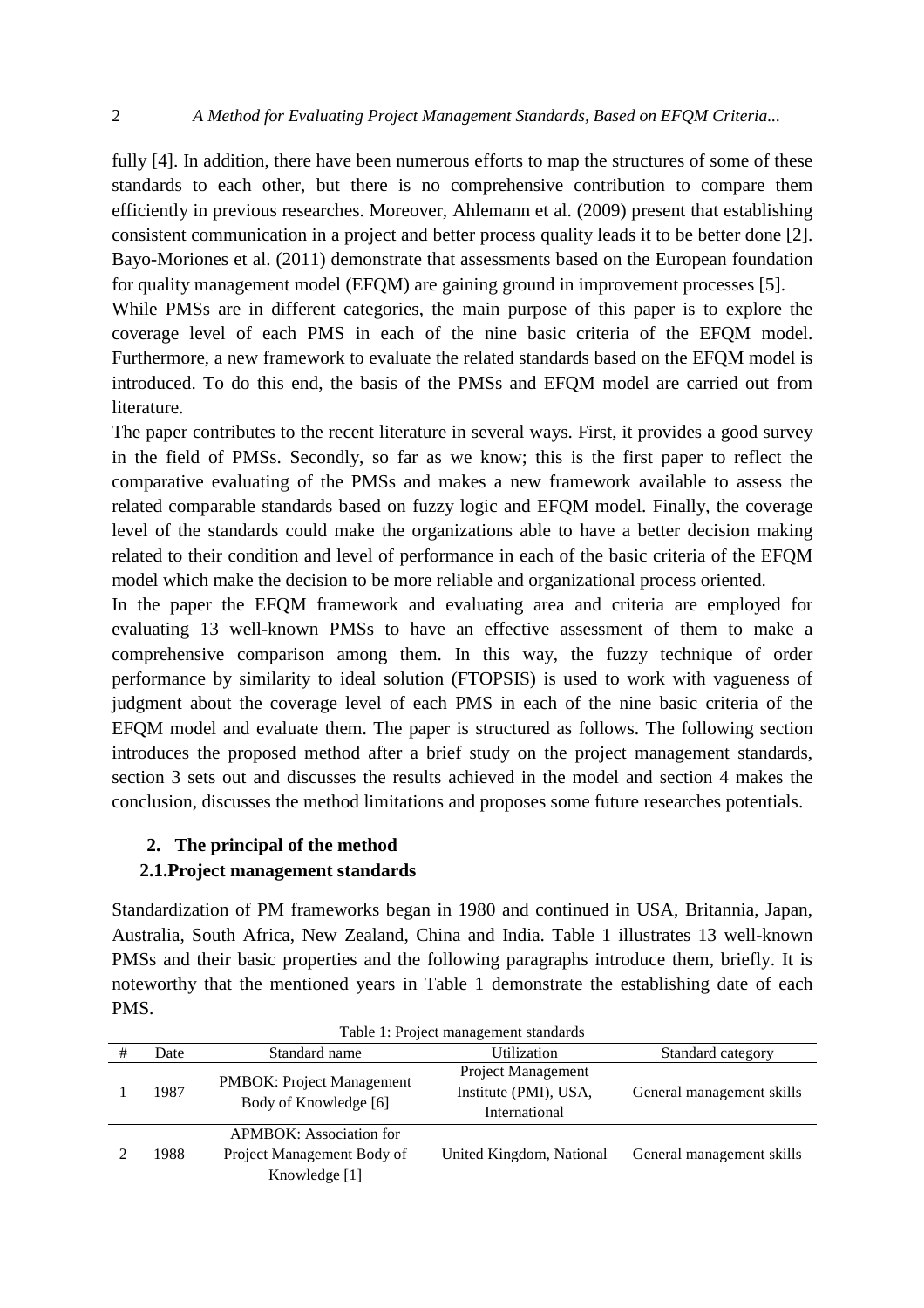|                       | Table 1. Continued                       |                                                                                                         |                                                                                                                          |                                                                                                                            |  |  |  |  |  |  |
|-----------------------|------------------------------------------|---------------------------------------------------------------------------------------------------------|--------------------------------------------------------------------------------------------------------------------------|----------------------------------------------------------------------------------------------------------------------------|--|--|--|--|--|--|
| $\#$                  | Date                                     | Standard name                                                                                           | Utilization                                                                                                              | Standard category                                                                                                          |  |  |  |  |  |  |
| 3                     | 1996                                     | BS6079: British Standard Guide<br>to Project Management [1]                                             | United Kingdom, National                                                                                                 | Both operational and<br>strategic project<br>management                                                                    |  |  |  |  |  |  |
| $\overline{4}$        | 1997                                     | ISO 10006 Guidelines to Quality<br>in Project Management [1]                                            | Swiss, International                                                                                                     | Quality management tool rather<br>than a project management<br>standard                                                    |  |  |  |  |  |  |
| 5                     | Start at 1989,<br>first issue at<br>1996 | <b>PRINCE 2 [4, 6]</b>                                                                                  | Central Computer and<br>Telecommunications Agency (CCTA),<br>UK Government standard for IT<br>project management, Europe | IT project<br>management                                                                                                   |  |  |  |  |  |  |
| 6                     | 2002                                     | PMMM: Project<br><b>Management Maturity</b><br>Model [1]                                                | Crown Copyright product by the<br>Office of Government Commerce<br>(UK), National                                        | Public and private<br>sector project<br>management                                                                         |  |  |  |  |  |  |
| 7                     | 2001                                     | P2M: Project & Program<br>Management [6]                                                                | Japan, National                                                                                                          | To manage individual and<br>multiple projects                                                                              |  |  |  |  |  |  |
| 8                     | 1998                                     | <b>OPM3: Organizational Project</b><br><b>Management Maturity Model</b><br>[1]                          | Project Management<br>Institute (PMI), USA,<br>International                                                             | Global standard for<br>organizational project<br>management                                                                |  |  |  |  |  |  |
| 9                     | 1996                                     | <b>ANCSPM: African National</b><br>Competency Standards for Project<br>Management [1, 6]                | South Africa,<br>National                                                                                                | Global standard for project<br>management                                                                                  |  |  |  |  |  |  |
| 1<br>$\boldsymbol{0}$ | First issue at<br>1998                   | <b>AIPM</b> : Australian<br>Start at: 1993<br>Institute of Project<br>Management [8]                    | Australia, National                                                                                                      | General management skills<br>as a global standard                                                                          |  |  |  |  |  |  |
| $\mathbf{1}$<br>1     | 1996                                     | <b>NOSPM:</b> National Occupational<br><b>Standards for Project</b><br>Management [9]                   | National and Scottish<br><b>Vocational Qualifications</b>                                                                | Both operational and<br>strategic project<br>management                                                                    |  |  |  |  |  |  |
| 1<br>$\overline{c}$   | 1999                                     | IPMA (ICB): International Project<br><b>Management Association (Competence</b><br>Baseline) [7, 10, 15] | Switzerland,<br>National                                                                                                 | Global project management<br>standard                                                                                      |  |  |  |  |  |  |
| $\mathbf{1}$<br>3     | 2002                                     | PMCDF: Project Manager<br><b>Competency Development</b><br>Framework [1]                                | Project Management<br>Institute (PMI), USA,<br>UK, South Africa,<br>Australia, International                             | Use in professional<br>development of project<br>managers rather than for use in<br>selection or performance<br>evaluation |  |  |  |  |  |  |

The PMBOK is a completely new document and the first available body of knowledge of PM. It added contract/procurement management and risk management to the previous six primary criteria of its old version reported from 1983 as: scope, cost, time, quality, human resources and communications [11]. Its  $3<sup>rd</sup>$  edition, from 2004, contains 44 criteria as shown in Fig. 1.

The APMBOK embraces practices and knowledge that could apply to various projects and/or part of the time which is much more comprehensive approach. The 4th edition of APMBOK, from 2000, contains 7 main headings, with 42 areas that are shown in the Fig. 2. In this body of knowledge a short examination of all areas and topics as well as recommendation for each topic are given.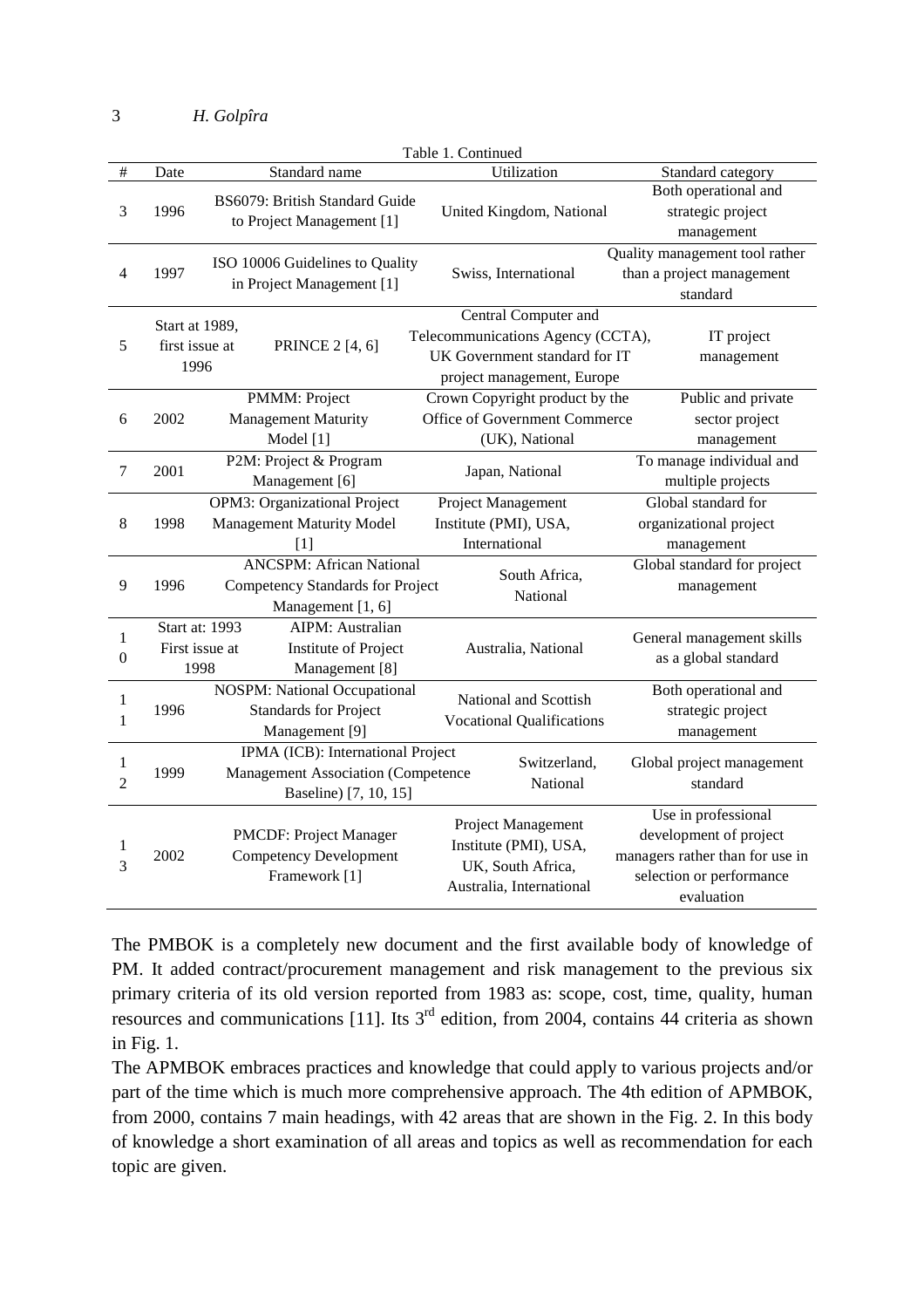

Figure 2: APMBOK components [6]

The BS6079-1:2010 aims to help organizations attain a desired result of a project efficiently and effectively. It also aims to contribute to the learning within projects and so continually improve the organization's PM proficiency. The philosophies provided in this standard are as relevant to small organizations/projects. The standard aims to pay attention to the management challenges encountered in different project environments and to propose possible approaches based on four guidelines as: (1) guide to PM, (2) PM vocabulary, (3) guide to management of business related project risk and (4) guide to PM in the construction industry [12]. One of the most important deference between this standard and the other ones except, ISO 10006 is that it is not used as the knowledge base or standard for professional certification programs [1].

The ISO 10006 delivers guidelines to quality in PM, so Crawford (2000) introduces it as a quality management rather than a PM standard and it is applicable to projects of varying complexity, size and length. Its main purpose is to construct and maintain quality in projects through a systematic procedure that guarantees: (1) stated and implied needs of customers are understood and met; (2) interested stakeholders needs are understood and evaluated and (3) The organization's quality policy is incorporated into the management of projects [1].

The PRINCE 2 is first published in 1996 and has grown to become a de facto 'standard' as a PM method recently –in the UK and more than 150 countries worldwide. The scope of the PRINCE 2 and BS 6079 are more closely aligned. The benefits of using this standard are as follows. (1) using the standard improves a project performance in both the public and private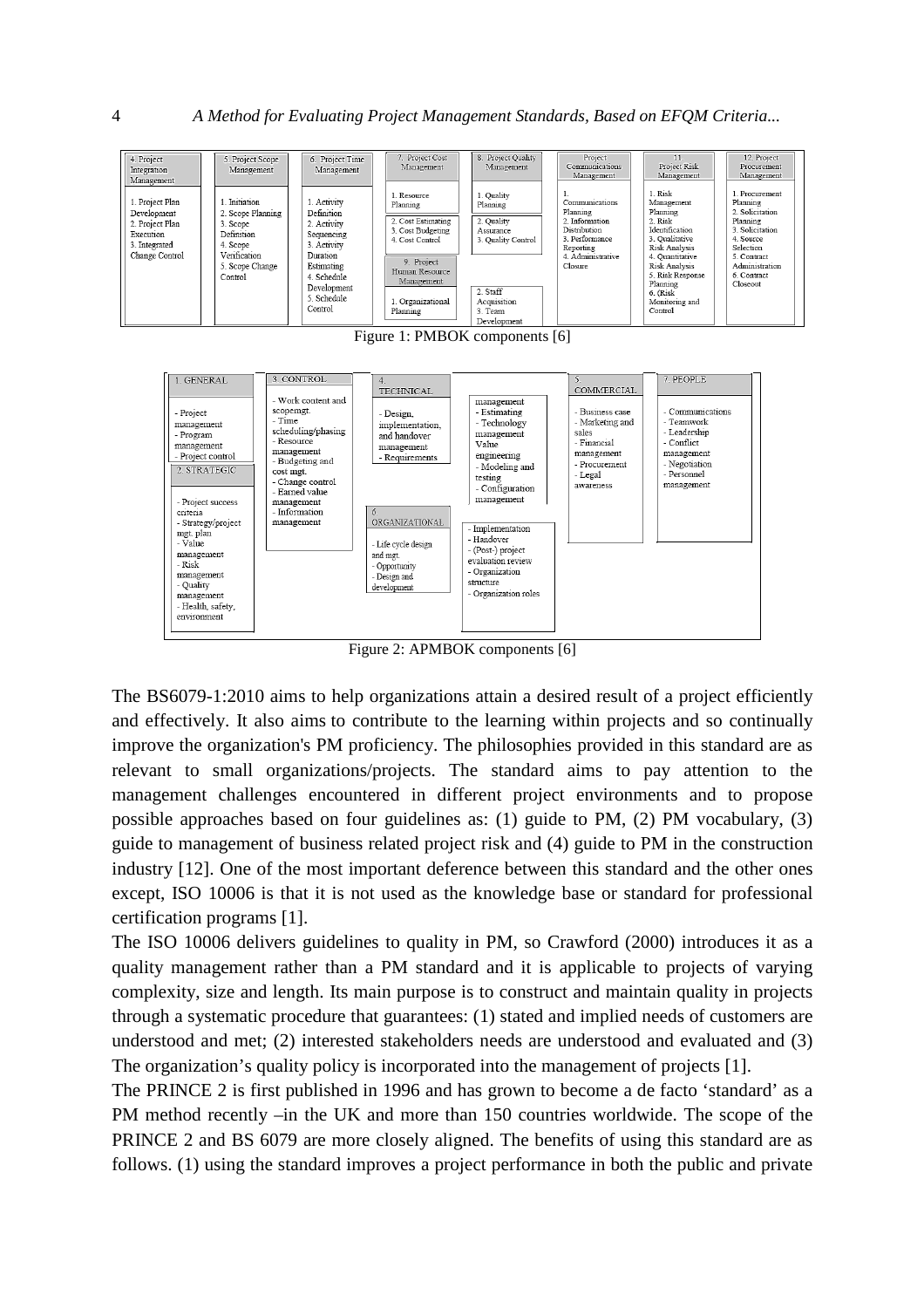## 5 *H. Golpîra*

sectors that leads the country enhances its benefits as a whole, (2) very little alternative 'open copyright' method is existing for organizations to draw on, (3) its scope considers all the processes needed to direct, manage and undertake a project, (4) its philosophies is of high quality, in general, reflecting good practice, (5) its training is very easy, (5) There is a growing requirement for 'accreditation' to be proven in a supplier/contractor context [4]. The PMMM follows the Software Engineering Institute's (SEI) Capability Maturity Model's (CMM) five evolutionary maturities levels, and examines maturity development across nine knowledge criteria in the PMBOK as shown in Fig. 3. It integrates both the PMBOK Guide and CMM, respectively, to provide a comprehensive, straightforward, and easy-to-Guide and CMM, respectively, to provide a comprehensi-<br>follow plan for advancing organizational PM maturity [12].



Figure 3: Principals of PMMM [13]

The P2M is proposed as a guide to standard Japanese PM to enhance awareness about the breakthroughs and practical capabilities which are vital for a knowledge-intensive information society. It is organized to recognize three kinds of projects consisting of concept development (scheme model), implementation (system model) and operation (service model) and to generate diversified, creative and synergistic business models [13]. development (scheme model), implementation (system model) and operation (service model) and to generate diversified, creative and synergistic business models [13].<br>The OPM3 suggests the key to organizational PM maturity wi

knowledge elements (learn about hundreds of organizational PM best practices), (2) assessment element (evaluate an organization's current capabilities and identify areas in need of improvement), (3) improvement element (Use the completed assessment to map out the steps needed to achieve performance improvement goals). It has a wide range of benefits to steps needed to achieve performance improvement goals). It has a wide range of benefits to organizations, senior management, and those engaged in PM activities as follows: (1) reinforces the link between strategic planning and execution, (2) recognizes the best practices reinforces the link between strategic planning and execution, (2) recognizes the best practices<br>that support the employment of organizational strategy through successful projects (3)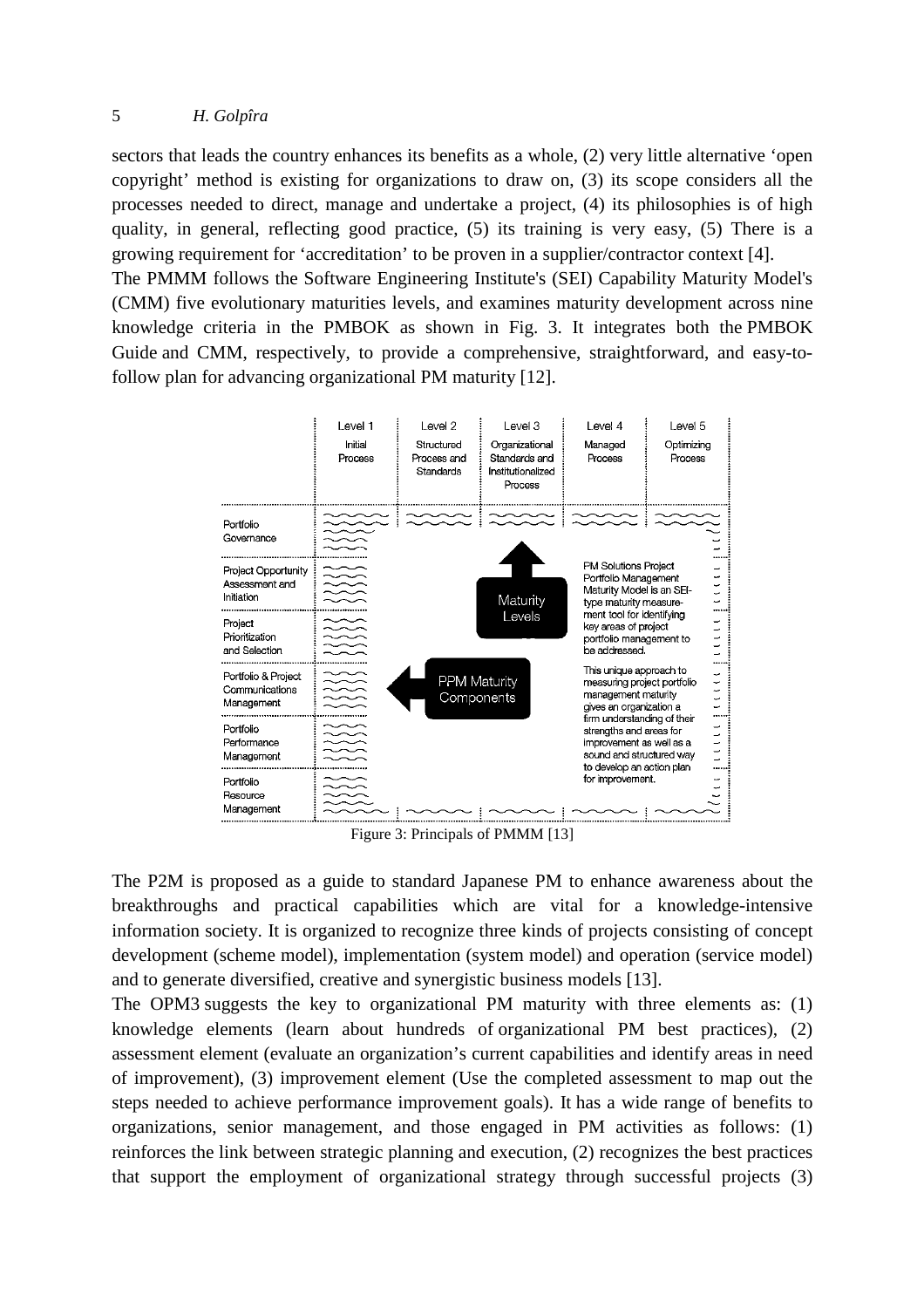recognizes the "precise capabilities" that recognizes the "best practices", and the dependencies among those "capabilities" and "best practices" [1].

The ANCSPM is structurally similar to the AIPM, but it has only one level of performance. In addition, it introduces the computer and English skill as the two additional abilities of a project manager.

The AIPM includes the following components: (1) units of competency: the significant major functions of the profession, (2) elements of competency: the building blocks of each unit of competency, (3) performance criteria: the type of performance in the workplace that would establish adequate evidence of personal competence, (4) range indicators: define the situations in which the performance criteria would be applied. The standard incorporated the nine knowledge areas of the PMBOK directly into the knowledge part of their qualification program [6].

The NOSPM has been written as 51 separate units of competence, each relating to a distinct functional area. It covers the full range of PM functions including the strategic and the operational ones between them. It is fully well-matched with the APMBOK and has been established through consideration of previously defined PMSs [9].

The IPMA is the other international organization which is operating as a PM development association in addition to PMI. The IPMA competence baseline (ICB) is its well-known PMS. There are 28 main and 14 additional elements of PM knowledge recognized from an analysis of the four national documents. The 28 main elements are presented as a "sunflower" (see Fig. 4) to overcome the difficulties of achieving agreement on a knowledge structure [1]. PMBOK and ICB are differing under many aspects. PMI has its roots in North America whereas IPMA is well spread in Europe. One can see the comprehensive comparison between these two associations' standards in [14].

The PMCDF is proposed to cover a range of competencies needed by project managers and to apply widely, regardless of the nature, type, size or complexity of the projects being managed. The broad nature of the standard is essential to guarantee that PM competency in individuals is transferable across industries and those industries and organizations can use the PMCDF to construct industry and organization competency models [15].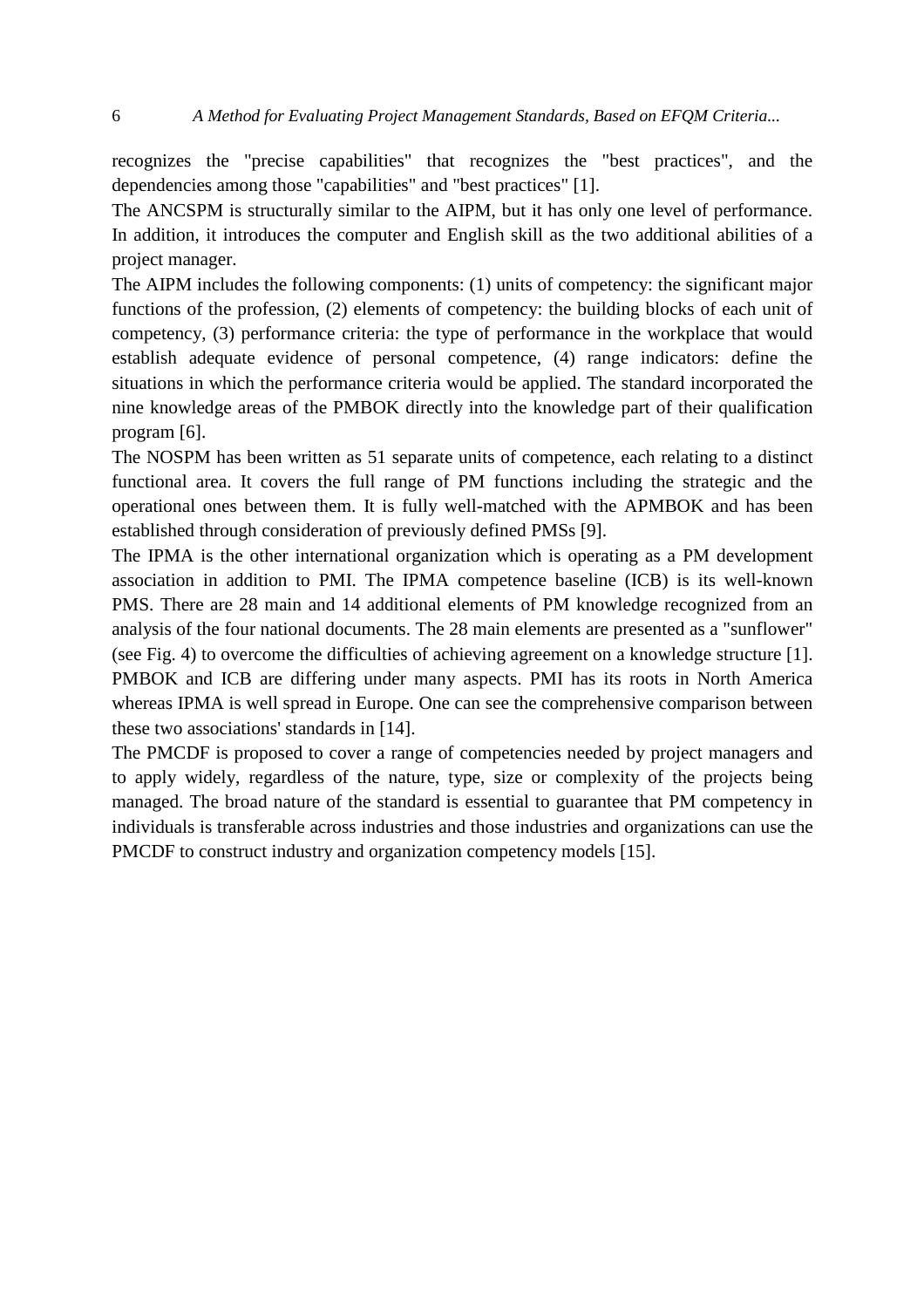

Figure 4: ICB main elements of PM [1]

#### **2.2.The proposed method**

The TOPSIS method, recognized as a classical multi attribute decision making (MADM) method, was first introduced by Hwang and Yoon (1981) [16]. The basic principle of the method is based on the notion that each alternative should have the shortest distance from the positive ideal and the largest distance from the negative one [16]. The overall importance of each alternative depends on criteria often exposed by a fuzzy number that makes the decision making close to reality. The processed method based on the FTOPSIS model is shown as follows [17]:

Constructing fuzzy decision matrix (see Eq. (1)).

$$
D = \begin{bmatrix} \widetilde{Y}_{11} & \dots & \widetilde{Y}_{1n} \\ \vdots & \ddots & \vdots \\ \widetilde{Y}_{p1} & \dots & \widetilde{Y}_{p_n} \end{bmatrix}
$$
 (1)

where,  $\tilde{Y}_{pi}$  is fuzzy rating of alternative (in this paper alternative means standard) p related to jth criteria (in this paper the criteria means the areas defined by the EFQM method) which is in this study defined by a fuzzy triangular number.

Normalizing the fuzzy decision matrix denoted by  $\tilde{r}$  in Eq. (2).

$$
\widetilde{T} = [\widetilde{t}_{pn}]_{p \times n} \quad p = 1, 2, ..., P \text{ and } j = 1, 2, ..., n \tag{2}
$$

Calculating fuzzy weighted decision matrix as shown in Eq. (3).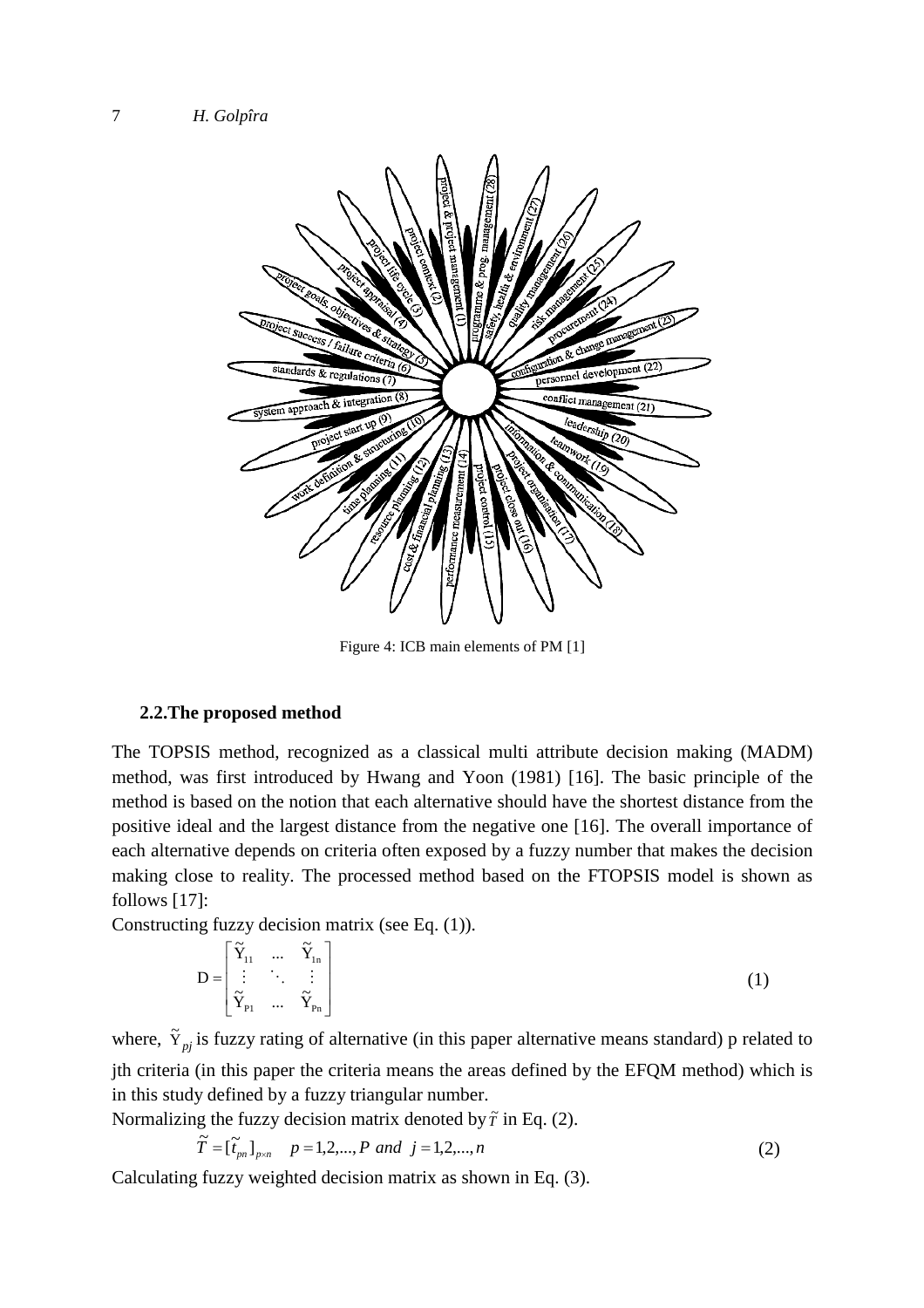$$
\mathbf{V} = \begin{bmatrix} \tilde{\mathbf{v}}_{11} & \dots & \tilde{\mathbf{v}}_{1n} \\ \vdots & \ddots & \vdots \\ \tilde{\mathbf{v}}_{p1} & \dots & \tilde{\mathbf{v}}_{pn} \end{bmatrix} = \begin{bmatrix} \mathbf{w}_1 \tilde{\mathbf{t}}_{11} & \dots & \mathbf{w}_n \tilde{\mathbf{t}}_{1n} \\ \vdots & \ddots & \vdots \\ \mathbf{w}_1 \tilde{\mathbf{t}}_{p1} & \dots & \mathbf{w}_n \tilde{\mathbf{t}}_{pn} \end{bmatrix}
$$
(3)

where, w is obtained from the EFQM criteria weights.

Defining fuzzy negative  $\tilde{v}_i^-(0,0,0)$  $\tilde{v}_j^-$  = (0,0,0) and fuzzy positive ideals  $\tilde{v}_j^+$  = (1,1,1)  $\tilde{v}_j^+$  = (1,1,1).

Calculating the distance of each alternative (standard) from fuzzy negative and fuzzy positive ideals by Eq.  $(4)$  and Eq.  $(5)$ .

$$
d_{p}^{-} = \sum_{j=1}^{n} d(\widetilde{v}_{pj}, \widetilde{v}_{j}^{-}), p = 1, 2, ..., P
$$
\n(4)

$$
d_p^+ = \sum_{j=1}^n d(\widetilde{v}_{pj}, \widetilde{v}_j^+), p = 1, 2, ..., P
$$
 (5)

Calculating the closeness coefficients by using Eq. (6).

$$
C_p = \frac{d_p}{d_p^+ - d_p^-}
$$
 (6)

### **3. Simulation and results**

To establish the method, the EFQM evaluating criteria are widely employed for assessing these 13 well-known PMSs to have an effective assessment to make a comprehensive comparison among them. In this way, the FTOPSIS is used to assess the standards in its multi-criteria decision making area. In the FTOPSIS method, the only subjective input needed is criteria weights which are in this study obtained from the nine basic criteria weights of the EFQM method. The standards are studied and the judgment about the coverage level of them in the field of each EFQMs sub-criteria are extracted and gathered using linguistic variables in the range of "very low", "low", "median", "high" and "very high" level of coverage which the results are shown in Table 2. The linguistic variables are transformed to the triangular fuzzy numbers, using Table 3. The coverage level of each standard according to each criterion is calculated with the geometric mean of the fuzzy scores under that criterion sub-criteria- for that specific standard. The criteria crisp weights are multiplied to the criteria scores of each standard to create the fuzzy weighted decision matrix as the step (3) of the FTOPSIS method defined in section 2.2. The remaining steps of the FTOPSIS method are followed consequently. The results are shown in Table 4.

According to results in Table 4 one can see that the standard 2 -PMBOK- is the best standard in covering the EFQMs criteria. However, that is the standard 8 -OPM3- that introduced as the best standard in covering the "result" field of the EFQM method and the PMBOK achieve the second place. Assessing the other standards is successfully illustrated in each of the two main fields of the EFQM model and the total evaluation is either obtained in the last column of the table. Moreover, Table 2 can helps the organizations/projects and their managers to make a more reliable decision choosing an appropriate standard in order to guarantee their success.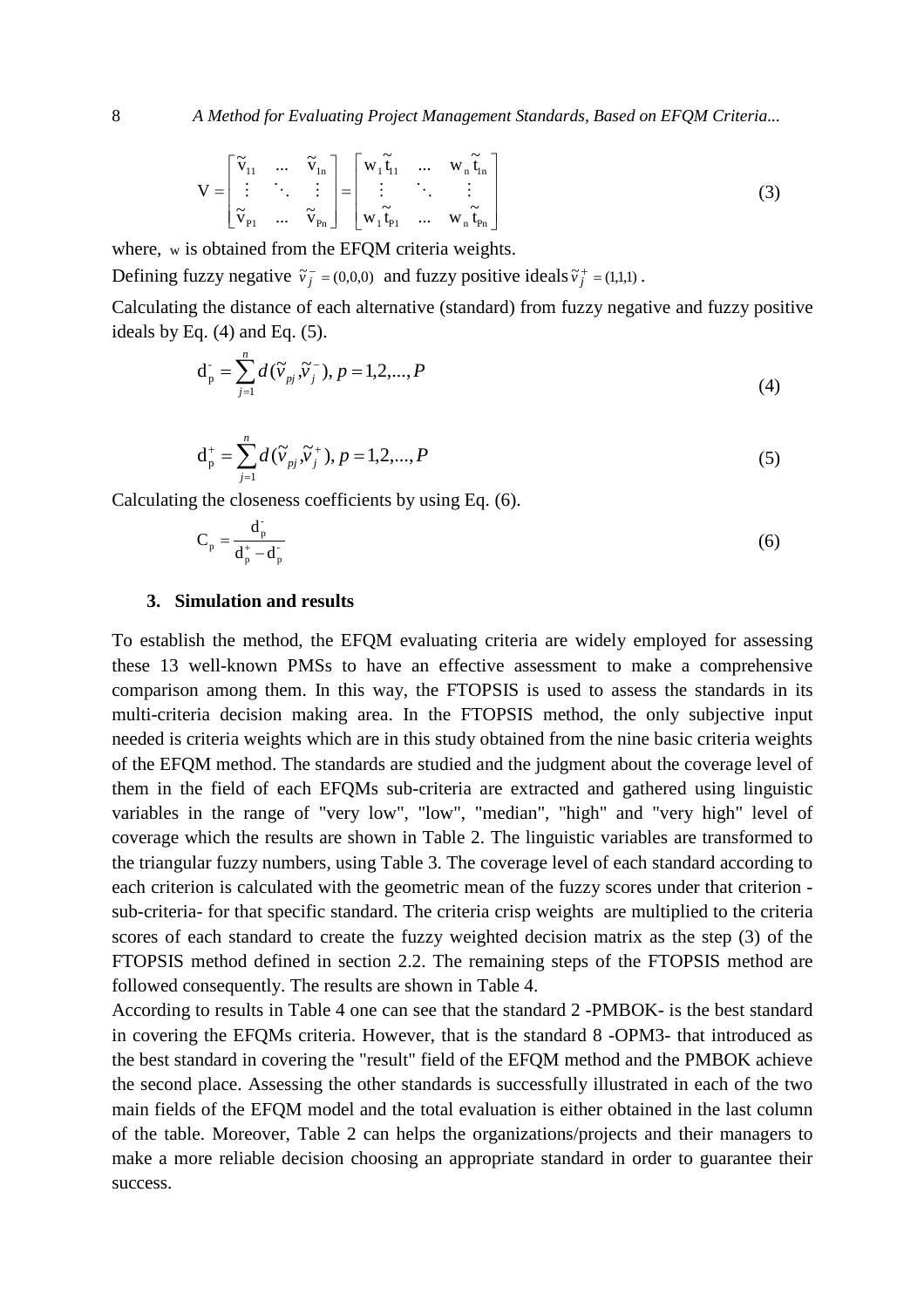|                | Sub-<br><b>Standards</b> |                        |                        |                        |                          |                |                |                |                |                        |                        |                        |                        |                        |
|----------------|--------------------------|------------------------|------------------------|------------------------|--------------------------|----------------|----------------|----------------|----------------|------------------------|------------------------|------------------------|------------------------|------------------------|
| Criteria       | criteria                 | 1                      | $\overline{2}$         | 3                      | $\overline{\mathcal{L}}$ | 5              | 6              | 7              | 8              | 9                      | 10                     | 11                     | 12                     | 13                     |
|                | a1                       | L                      | M                      | VL                     | $\overline{\text{VL}}$   | M              | M              | L              | VL             | M                      | M                      | M                      | M                      | M                      |
|                | b <sub>1</sub>           | L                      | M                      | VL                     | M                        | M              | M              | L              | M              | M                      | M                      | M                      | M                      | L                      |
| Leadership     | c1                       | M                      | M                      | VL                     | L                        | M              | M              | L              | L              | L                      | L                      | L                      | L                      | L                      |
|                | d1                       | L                      | M                      | L                      | M                        | M              | M              | L              | M              | L                      | L                      | L                      | L                      | L                      |
|                | e <sub>1</sub>           | L                      | M                      | $\overline{L}$         | L                        | M              | M              | $\overline{L}$ | L              | $\overline{L}$         | $\overline{H}$         | M                      | $\overline{L}$         | L                      |
| Policy &       | a2                       | M                      | H                      | M                      | M                        | M              | VL             | L              | M              | L                      | VL                     | VL                     | VL                     | VL                     |
|                | b2                       | M                      | M                      | M                      | M                        | L              | M              | L              | M              | L                      | VL                     | VL                     | VL                     | VL                     |
| Strategy       | c2                       | M                      | M                      | M                      | M                        | L              | M              | $\overline{L}$ | M              | L                      | VL                     | VL                     | VL                     | VL                     |
|                | d2                       | M                      | H                      | M                      | M                        | L              | VL             | L              | M              | L                      | VL                     | VL                     | VL                     | VL                     |
|                | a3                       | H                      | H                      | L                      | M                        | M              | M              | M              | M              | M                      | M                      | M                      | M                      | M                      |
| Human          | b3                       | H                      | H                      | $\overline{L}$         | $\overline{H}$           | M              | VL             | $\overline{L}$ | H              | VL                     | VL                     | VL                     | VL                     | VL                     |
| resources      | c <sub>3</sub>           | H                      | H                      | L                      | H                        | M              | VL             | L              | H              | M                      | VL                     | VL                     | VL                     | VL                     |
|                | d3                       | VL                     | VL                     | L                      | $\overline{\mathrm{H}}$  | M              | VL             | L              | VL             | VL                     | VL                     | VL                     | VL                     | VL                     |
|                | e <sub>3</sub>           | VL                     | VL                     | L                      | $\overline{H}$           | M              | VL             | $\overline{L}$ | M              | VL                     | VL                     | VL                     | VL                     | VL                     |
|                | a4                       | H                      | H                      | L                      | L                        | M              | L              | L              | L              | L                      | <b>VL</b>              | <b>VL</b>              | VL                     | VL                     |
| Companies &    | b4                       | L                      | H                      | $\overline{L}$         | $\overline{L}$           | M              | M              | $\overline{L}$ | M              | L                      | <b>VL</b>              | VL                     | VL                     | VL                     |
| references     | c4                       | L                      | H                      | L                      | L                        | L              | L              | L              | L              | VL                     | VL                     | VL                     | VL                     | VL                     |
|                | d4                       | L                      | H                      | L                      | L                        | L              | M              | L              | M              | VL                     | VL                     | VL                     | VL                     | VL                     |
|                | e <sub>4</sub>           | L                      | H                      | $\overline{L}$         | $\overline{L}$           | M              | M              | M              | M              | VL                     | VL                     | <b>VL</b>              | VL                     | VL                     |
|                | a <sub>5</sub>           | H                      | H                      | M                      | M                        | M              | $\overline{L}$ | VL             | M              | $\overline{\text{VL}}$ | $\overline{\text{VL}}$ | <b>VL</b>              | VL                     | VL                     |
|                | b <sub>5</sub>           | L                      | H                      | M                      | M                        | M              | M              | VL             | M              | <b>VL</b>              | <b>VL</b>              | VL                     | VL                     | VL                     |
| Processes      | c <sub>5</sub>           | L                      | M                      | L                      | M                        | L              | L              | VL             | M              | VL                     | VL                     | VL                     | VL                     | VL                     |
|                | d5                       | $\overline{H}$         | M                      | $\overline{L}$         | M                        | M              | M              | VL             | $\overline{H}$ | $\overline{\text{VL}}$ | $\overline{\text{VL}}$ | $\overline{\text{VL}}$ | $\overline{\text{VL}}$ | $\overline{\text{VL}}$ |
|                | e <sub>5</sub>           | L                      | M                      | $\overline{L}$         | M                        | $\overline{L}$ | $\overline{L}$ | $\overline{L}$ | $\overline{H}$ | <b>VL</b>              | VL                     | <b>VL</b>              | VL                     | VL                     |
| Customers      | a <sub>6</sub>           | VL                     | M                      | VL                     | VL                       | VL             | VL             | VL             | H              | VL                     | VL                     | VL                     | VL                     | VL                     |
| results        | b <sub>6</sub>           | VL                     | M                      | VL                     | $\overline{\text{VL}}$   | VL             | VL             | VL             | H              | VL                     | VL                     | VL                     | VL                     | VL                     |
| Population     | a <sub>7</sub>           | M                      | M                      | L                      | M                        | L              | VL             | VL             | L              | M                      | M                      | L                      | L                      | L                      |
| results        | b7                       | M                      | M                      | L                      | M                        | $\overline{L}$ | VL             | VL             | L              | M                      | M                      | M                      | M                      | M                      |
| Society        | a8                       | VL                     | VL                     | VL                     | VL                       | <b>VL</b>      | VL             | VL             | L              | VL                     | VL                     | VL                     | VL                     | VL                     |
| results        | b8                       | $\overline{\text{VL}}$ | $\overline{\text{VL}}$ | $\overline{\text{VL}}$ | $\overline{\text{VL}}$   | $\overline{L}$ | $\overline{L}$ | $\overline{L}$ | $\overline{L}$ | $\overline{\text{VL}}$ | $\overline{\text{VL}}$ | $\overline{\text{VL}}$ | $\overline{\text{VL}}$ | $\overline{\text{VL}}$ |
| Key results of | a9                       | M                      | M                      | M                      | M                        | L              | L              | VL             | L              | VL                     | VL                     | VL                     | VL                     | VL                     |
| performance    | b9                       | M                      | M                      | M                      | M                        | L              | L              | VL             | M              | VL                     | VL                     | VL                     | VL                     | VL                     |

Table 2: Expert judgment about coverage level of EFQM models criteria by PMSs

Table 3: Reference table of transforming linguistic variables to fuzzy numbers

| Linguistic | Scale of fuzzy     |  |  |  |
|------------|--------------------|--|--|--|
|            | number             |  |  |  |
| Very low   | (0.00, 0.10, 0.25) |  |  |  |
| Low        | (0.15, 0.30, 0.45) |  |  |  |
| Media      | (0.35, 0.50, 0.65) |  |  |  |
| High       | (0.55, 0.70, 0.85) |  |  |  |
| Very high  | (0.75, 0.90, 1.00) |  |  |  |
|            |                    |  |  |  |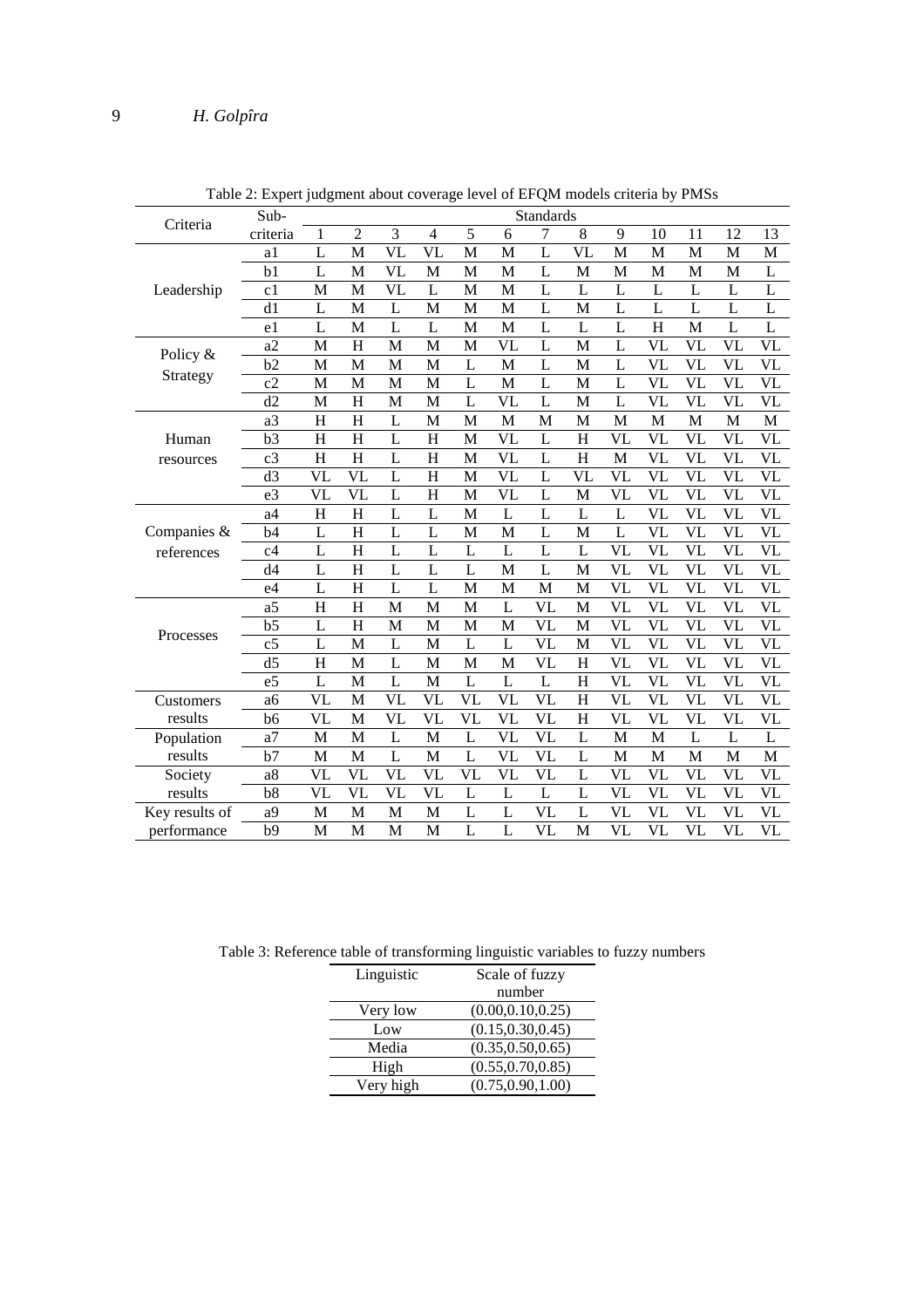| Table 4. Results of Hielhod shinulation |                                                     |                                                         |             |                                                     |                                                         |                     |  |  |  |
|-----------------------------------------|-----------------------------------------------------|---------------------------------------------------------|-------------|-----------------------------------------------------|---------------------------------------------------------|---------------------|--|--|--|
| #                                       | Score of the<br>standard in the<br>field of results | Score of the<br>standard in the<br>field of<br>enablers | Total score | Level of the<br>standard in the<br>field of results | Level of the<br>standard in the<br>field of<br>enablers | Total<br>assessment |  |  |  |
|                                         | 0.081387166                                         | 0.080972151                                             | 0.081156688 | 3                                                   | 5                                                       | $\overline{4}$      |  |  |  |
| 2                                       | 0.117320253                                         | 0.110415074                                             | 0.113483802 | 2                                                   |                                                         |                     |  |  |  |
| 3                                       | 0.072836127                                         | 0.069276286                                             | 0.070860301 | 4                                                   | 7                                                       | 6                   |  |  |  |
| 4                                       | 0.081387166                                         | 0.093105719                                             | 0.087892518 | 3                                                   | $\overline{2}$                                          | 3                   |  |  |  |
| 5                                       | 0.060441317                                         | 0.089507414                                             | 0.076555458 | 5                                                   | 3                                                       | 5                   |  |  |  |
| 6                                       | 0.052887042                                         | 0.072604494                                             | 0.063826529 | 7                                                   | 6                                                       | 7                   |  |  |  |
| 7                                       | 0.040319081                                         | 0.058428736                                             | 0.050360734 | 9                                                   | 8                                                       | 9                   |  |  |  |
| 8                                       | 0.125191032                                         | 0.087941123                                             | 0.104475969 | 1                                                   | 4                                                       | 2                   |  |  |  |
| 9                                       | 0.054540264                                         | 0.050111159                                             | 0.052081126 | 6                                                   | 9                                                       | 8                   |  |  |  |
| 10                                      | 0.054540264                                         | 0.043972977                                             | 0.04867362  | 6                                                   | 10                                                      | 10                  |  |  |  |
| 11                                      | 0.049685252                                         | 0.042888845                                             | 0.045912503 | 8                                                   | 11                                                      | 11                  |  |  |  |
| 12                                      | 0.049685252                                         | 0.038522245                                             | 0.043483424 | 8                                                   | 12                                                      | 12                  |  |  |  |
| 13                                      | 0.049685252                                         | 0.037543634                                             | 0.042940323 | 8                                                   | 13                                                      | 13                  |  |  |  |

Table 4: Results of method simulation

### **4. Discussion, conclusion, limitations and future researches potentials**

In this paper the usefulness of the FTOPSIS method based on the EFQM methods' criteria and sub-criteria in order to assess the PMSs is examined. The results which are shown in Table 4 lay stress on the superiority of the PMBOK which is illustrated by some other previous researches. This main result shows the validity of the method. The comprehensive review of the PMSs which its results are shown in Table 2 helps the managers to have a quick exact view of the standards to make a better selection among the standards. Moreover, amalgamating of the EFQM as the excellence method and the PMSs in such a modular mathematical manner is a new approach that establishing consistent communication in a project and better process quality to lead it to be better done.

As in other empirical studies, the findings and implications in this study should be interpreted with caution, due to their limitations. Firstly, in establishing the comparison between the standards, the related literature is widely used and an expert's idea about the applicability and drawbacks of them is not employed. Secondly, the method is prepared by the crisp weights of each criteria belongs to the EFQM method. So, a logical extension would be to use fuzzy weights for the criteria. Thirdly, the method uses a FTOPSIS method to evaluate the standards. One can use the other MADM methods to make a comparison.

## **References**

- [1] Crawford, L. (2000). *Global body of project management knowledge and standards*. Morris (Wiley), pp. 1153-1193.
- [2] Ahlemann, F., Teuteberg, F. and Vogelsang, K. (2009). Project management standards – Diffusion and application in Germany and Switzerland. *International Journal of Project Management,* Vol. 27, No. 3, pp. 292-303.
- [3] Ilies, L., Crisan, E. and Muresan, I. N. (2010), Best practices in project management. *Review of International Comparative Management*, Vol. 11, No. 1, pp. 43-51.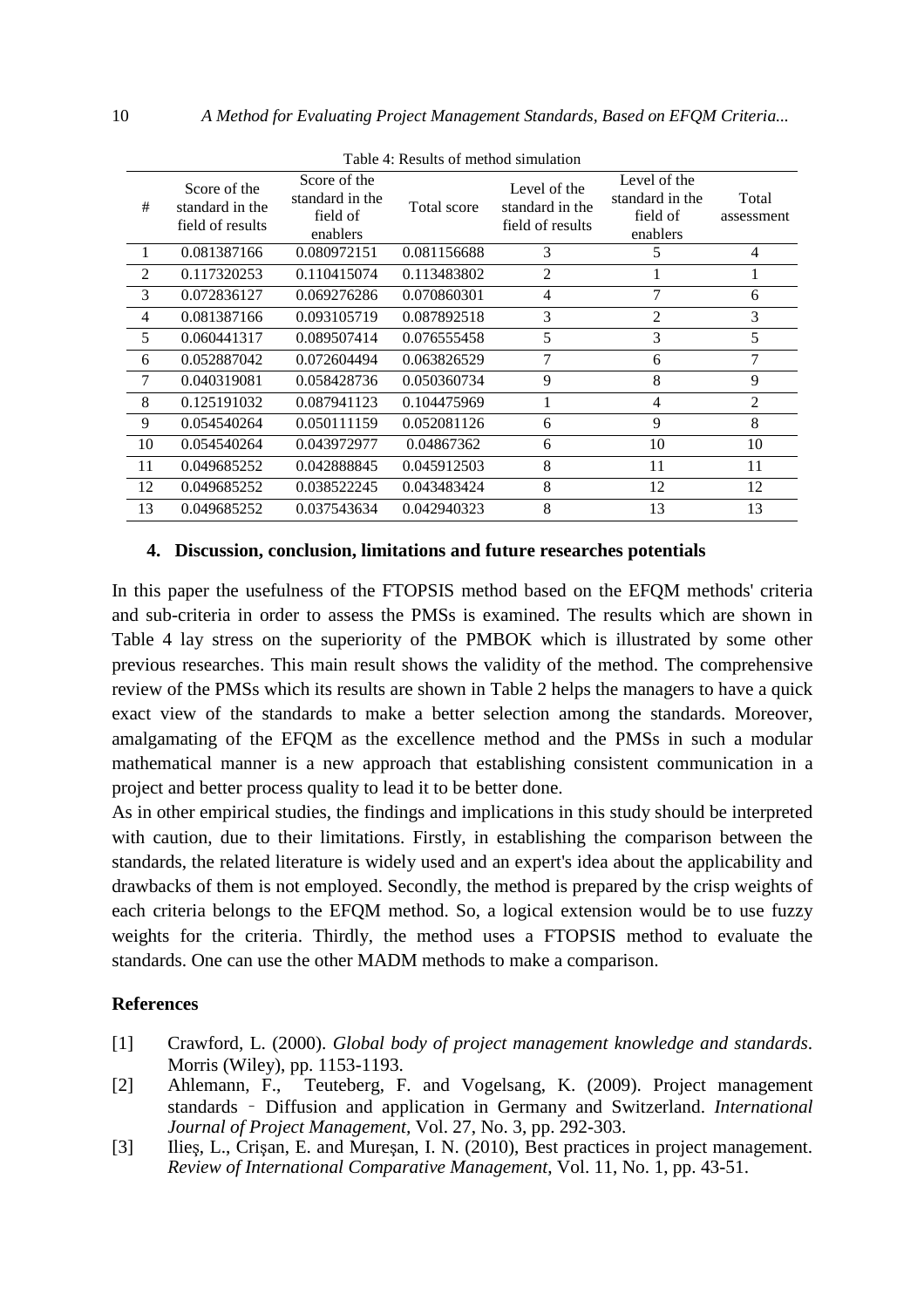- 11 *H. Golpîra*
- [4] Buttrick, R. (2012). *PRINCE2 and the National and International Standards. https://www.google.com/url?sa=t&rct=j&q=&esrc=s&source=web&cd=1&ved=0C B0QFjAA&url=https%3A%2F%2Fwww.axelos.com%2Fgetattachment%2F06f826f5- 8a48-4ebf-a067-13626db92de9%2Fcase-studies-and-white-papers%2Fprince2-andnational-and-internationalstandards.aspx&ei=NAXsVOP1E8uNaOu6gMAD&usg=AFQjCNGqaznQzFeUX2cXs Kcm\_30lhHDbvg&sig2=QhX0Q0zz63dzPrG0xLrt8Q&bvm=bv.86475890,d.d2s&cad =rja*
- [5] Bayo-Moriones, A., Dıaz-de-Cerio, J. M., Escamilla-de-Leon, S. A. and Selvam, R. M. (2011). The impact of ISO9000 and EFQM on the use of flexible work practices. *International Journal of Production Economics* Vol. 130, pp. 33–42.
- [6] Gvozdenovic, T., Miljanovic, M., Aleksandar, J. and Crnogorcic, Z. (2008). Bodies of knowledge in project management and project quality management. *International Journal for Quality research*, Vol.2, No. 1, pp. 69-76*.*
- [7] Project Management Institute. (2008). *Organizational project management maturity model (OPM3) knowledge foundation.2nd Edition, Project management Institute Inc. Pennsylvania USA.http://marketplace.pmi.org/Pages/ProductDetail.aspx?GMProduct=0010109580 1*
- [8] McPhee, I. (2007). *Project Management some reflections on the management of*  projects in the Australian public Sector.Australian Institute of Project *Management.http://www.google.com/url?sa=t&rct=j&q=&esrc=s&source=web&cd =3&ved=0CDEQFjAC&url=http%3A%2F%2Fwww.anao.gov.au%2F~%2Fmedia% 2FUploads%2FDocuments%2Fspeech\_to\_aipm\_9\_oct.pdf&ei=gQnsVJrUB8nvUM-1hLAE&usg=AFQjCNG5tQmsiKduhKH7BML-DqkllWzdGA&sig2=rHvbOAUDvwBDrkzKzJQCpA&bvm=bv.86475890,d.d2s&cad= rja*
- [9] Morris P., Pinto J. K., (2011). *The Wiley Guide to Project Organization and Project ManagementCompetencies.*Willey.*https://books.google.com/books?id=RCDN2WIxwr gC&pg=PA222&lpg=PA222&dq=National+Occupational+Standards+for+Project +Management&source=bl&ots=sgn8FewR5h&sig=Bkfztv8l0XltJbK57EP7GE8ZLW A&hl=en&sa=X&ei=-xHsVM\_UCsLKaMmwgLgL&ved=0CFQQ6AEwCQ.*
- [10] Caupin, G., Knopfel, H., Morris, P.W.G., Motzel, E., Pannenbacker, O. Perez-Polo-F., Seabury, C. (1998). ICB IPMA Competence Baseline, 3<sup>rd</sup> Edition,*International* Project Management Association. *Project Management* Zurich.http://www.google.com/url?sa=t&rct=j&q=&esrc=s&source=web&cd=3&ved =0CCsQFjAC&url=http%3A%2F%2Fwww.lpva.lt%2Fcms%2Ffiles%2Flpva%2Fres ources%2F4640\_IPMA\_ICB\_EN.pdf&ei=bRTsVPShB9HjaqmygeAK&usg=AFQjC NExpFyQrSf4LijbYoi43JKQCOyzpg&sig2=ubwgmZV6NyF7JQDhZl8T0A&cad=rj a
- [11] Dinsmore, P. and Cabanis-Brewin, J. (2006). The AMA Handbook of Project Management. Amacom, USA, (English language).
- [12] Crowford, J.K. (2006). *Project management maturity model, second edition (PM solutions research),* Auerbach Publications*.*
- [13] Ohara, S. (2005). Booklet on P2M. *Project Management Association of Japan*.
- [14] Eberle, A., Meyer, H. and Rosen, D. (2011). A comparison of PMI and IPMA approaches. Projekt Management Aktuell. pp. 31-34.
- [15] Project Management Institute, (2007). *Project manager competency development framework.* 2nd edition, *Project Management Institute*.http://tecdigital.tec.ac.cr/file/5710155/PMI\_Estandar.
- [16] Hwang, C.L., Yoon, K., (1981). Multiple attribute decision making: methods and applications. *Springer*, Berlin, Heidelberg.